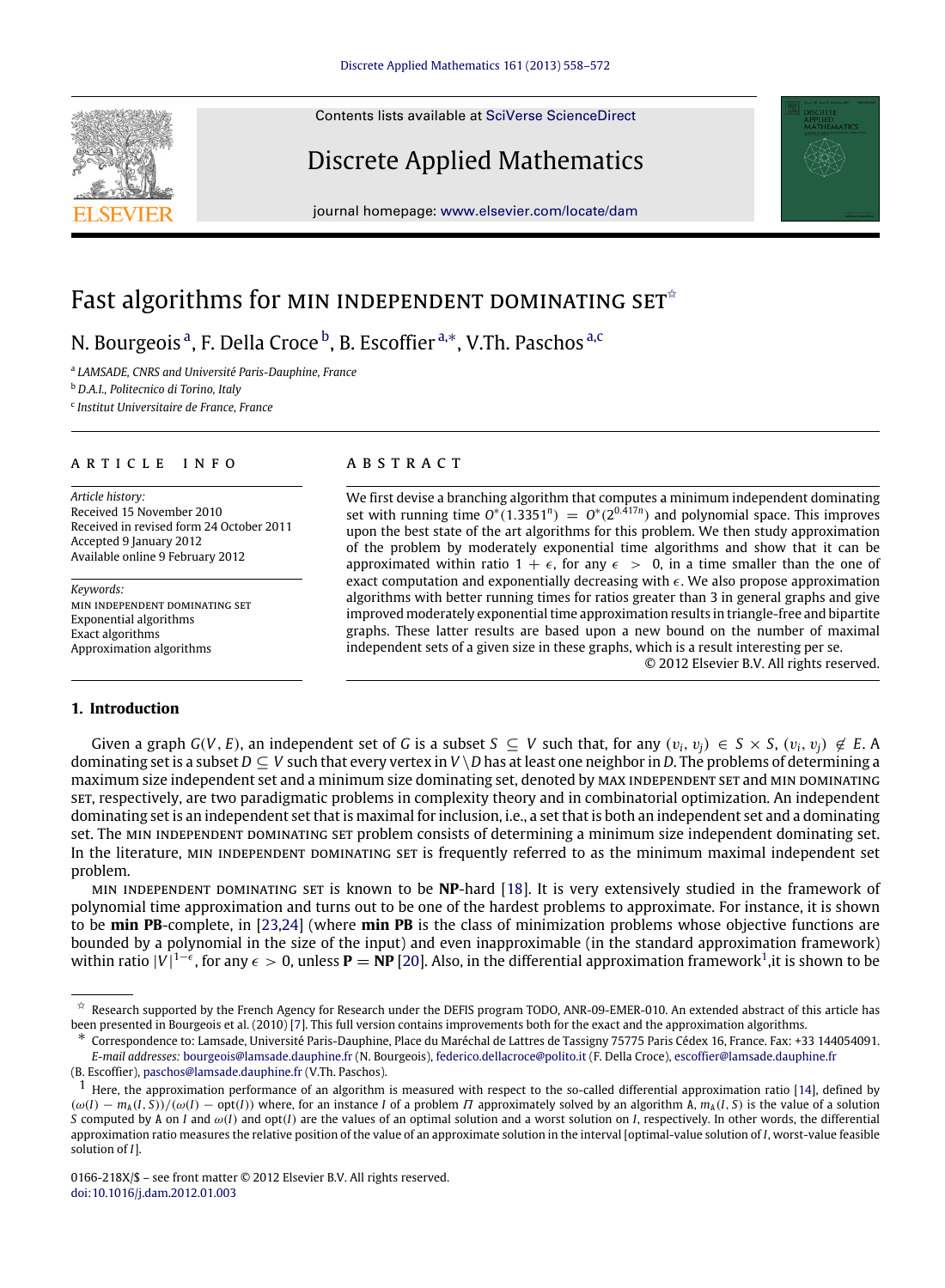**0-DAPX**-complete [\[2\]](#page--1-6), where **0-DAPX** is the class of optimization problems that are not differentially approximable within any ratio strictly greater than 0, in other words, for any problem of this class, any approximation algorithm has worst-case approximation ratio equal to 0.

Except polynomial time approximation, another way, that recently has received great attention from the theoretical computer science community, to cope with intractability of **NP**-hard problems is to design algorithms able to solve them to optimality with worst-case exponential running time that is provably as low as possible. Here, we study solution of min independent dominating set by such algorithms. For min independent dominating set, the trivial *O* ∗ (2 |*V*| ) bound has been initially (see [\[22\]](#page--1-7)) broken down to  $0^*(3^{|V|/3})=0^*(2^{0.529|V|})$  (notation  $0^*(\cdot)$  is used to measure complexity of an algorithm ignoring polynomial factors) using a result presented in [\[25\]](#page--1-8), namely that the number of maximal (for inclusion) independent sets in a graph is at most 3<sup>|V|/3</sup>. This result has been improved in [\[19\]](#page--1-9) where, using a branch & reduce technique, an algorithm optimally solving MIN INDEPENDENT DOMINATING SET with running time  $O^*(2^{0.441|V|}) = O^*(1.358^{|V|})$  is proposed. Let us note that the best known exact algorithms for MAX INDEPENDENT SET and MIN DOMINATING SET have worst-case running times *O*<sup>\*</sup>(1.2125<sup>|*V*|</sup>) [\[8\]](#page--1-10) and *O*<sup>\*</sup>(1.4969<sup>|*V*|</sup>) [\[27\]](#page--1-11), respectively.

In this paper, we first devise a branching algorithm that computes a minimum independent dominating set in general graphs with running time  $0^*(1.3351^{|V|}) = 0^*(2^{0.417|V|})$  $0^*(1.3351^{|V|}) = 0^*(2^{0.417|V|})$  $0^*(1.3351^{|V|}) = 0^*(2^{0.417|V|})$  and polynomial space. More precisely, in Section 2 the general recurrence of the exact branching algorithm is presented, while Sections [3](#page--1-12) and [4](#page--1-13) deal with the possible branchings that may occur in the proposed exact algorithm and discuss the related complexities. Section [5](#page--1-14) proposes another way to handle **NP**-hard problems, that lays in the midway between polynomial time approximation and exact computation, the so-called moderately exponential time approximation. The goal of the issue moderately exponential time approximation algorithms is to explore approximability of highly inapproximable (in polynomial time) problems in superpolynomial or moderately exponential time. Roughly speaking, if a given problem is solvable in time say *O* ∗ (γ *<sup>n</sup>* ) but it is **NP**-hard to approximate within some ratio *r*, we seek *r*-approximation algorithms with complexity – significantly – lower than *O* ∗ (γ *<sup>n</sup>* ). This issue has already been considered for several other problems such as MINIMUM SET COVER [\[11](#page--1-15)[,4\]](#page--1-16), MIN COLORING [\[5\]](#page--1-17), MAX INDEPENDENT set and MIN VERTEX COVER [\[6\]](#page--1-18), MIN BANDWIDTH [\[12,](#page--1-19)[17\]](#page--1-20), ... Similar issues arise in the field of fixed-parameter complexity, where approximation notions have been introduced, for instance, in [\[15,](#page--1-21)[10\]](#page--1-22). In this article, we tackle approximation of  $MIN$ INDEPENDENT DOMINATING SET by moderately exponential time algorithms and show that there exist  $(1+\epsilon)$ -approximations obtained in time  $O^*(2^{0.417(1-\epsilon/168)n})$  for every  $\epsilon \le 5$ . We also propose algorithms with significantly better running times for ratios greater than 3. We finally study the problem in triangle-free and bipartite graphs. We first give a general bound on the number of maximal independent sets of size at most *k* in these graphs, result of independent interest. Combining this result with the previous techniques leads to approximation algorithms with better running times.

In what follows, given a graph  $G(V, E)$  and a vertex  $v \in V$ , we denote by opt $(G)$  the value of the optimum in G. Also, we denote by  $N(v)$  the neighborhood of v, by  $N[v] = N(v) \cup \{v\}$  the closed neighborhood of v, by  $d(v) = |N(v)|$  the degree of v. For a subset  $H \subset V$ , we denote by  $G[H]$  the subgraph of G induced by  $H$ . For  $v \in H$ , for some  $H \subset V$ , we denote by  $d'_{H}(v)$  the degree of v in *G*[*H*]; when no confusion arises, we simplify notations using  $d'(v)$  instead. For convenience, we set  $N[H] = \{N[v] : v \in H\}$ . We use  $\delta$  and  $\Delta$  to denote the minimum and maximum degree of *G*, respectively. For simplicity, we set  $n = |V|$  and  $m = |E|$ ;  $T(n)$  stands for the maximum running time an algorithm requires to solve MIN INDEPENDENT dominating set in a graph containing at most *n* vertices.

Branch & reduce-based algorithms have been used for decades, and a classical analysis of their running times leading to worst case complexity upper bounds is now well-known. If one knows that computing a solution on an instance of size *n* amounts to computation of a solution on a sequence of *p* instances of respective sizes *n* − *k*1, . . . , *n* − *kp*, one can write:

<span id="page-1-1"></span>
$$
T(n) \leqslant \sum_{i \leqslant p} T(n-k_i) + q(n) \tag{1}
$$

for some polynomial *q*. The running time *T*(*n*) is bounded by  $O^*(c^n)$ , where *c* is the greatest real root of  $1 = \sum_{i \leq p} x^{-k_i}$ . This root is often called the contribution of the branching to overall complexity factor, or the branching factor. In the sequel, we will omit for simplicity to precise the additive polynomial term *q*(*n*) in recurrence relations. Of course, it is possible that there does not exist only one single recurrence as in [\(1\),](#page-1-1) but several ones, depending on the instance. In this case, the running time is never greater than what is needed to solve an instance where at every step we make a branching that has the highest possible branching factor, i.e., the largest solution of [\(1\).](#page-1-1) This is actually not true anymore when doing *multiple branchings* such as ''either we take *a* or not, and if we add *a* to the solution then we know that *b* has degree 3 in the remaining graph and one can make a very good branching on it . . . '' Indeed, it might be the case that the global worst case of the multiple branching does not correspond to the worst cases of the single branchings it involves. In the sequel, we keep this remark in mind in order to compute worst case running times involving multiple branchings.

### <span id="page-1-0"></span>**2. General recurrence**

Following an idea proposed in [\[19\]](#page--1-9), we partition the graph into "marked" and "free" vertices. Initially, all the vertices are free. Then, in a remaining instance (after some branching steps), a marked vertex is a vertex not yet dominated (by a vertex already chosen to be in the solution under construction) but for which we have already decided *not* to take it in the solution. Indeed, we generalize the problem at hand in the following way: "given a subset  $W \subseteq V$  (*W* is the set of free